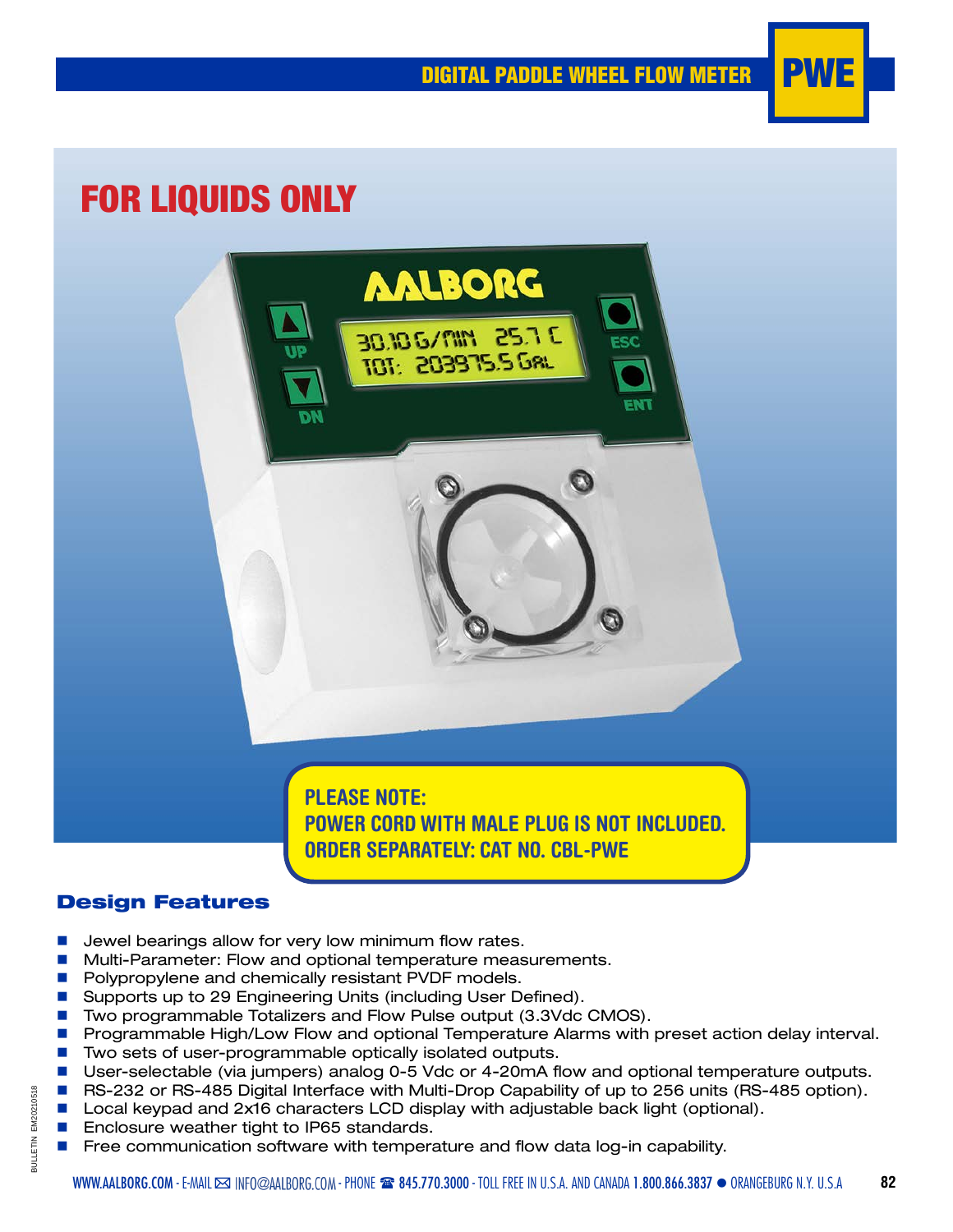## General Description

PWE flow meters support various functions including: two independently programmable flow totalizers, user programmable low, high or range flow and temperature alarm, two sets of user programmable optically isolated outputs, self diagnostic alarm, flow pulse output.

The flow rate can be displayed in 29 different volumetric or mass flow engineering units. Flow meter parameters and functions can be programmed locally via optional keypad and LCD  $^+$  or remotely via the RS-232/RS-485 interface.

Optional local  $2x16$  LCD<sup>†</sup> readout with adjustable back light provides flow rate, temperature<sup>+</sup>, total volume reading in currently selected engineering units, diagnostic events indication and feature a password protected access to the process parameters to ensure against tampering or resetting.

( † - optional feature)

## Principles of Operation

Liquid flowing through the unit causes the paddle wheel to spin. As the magnets embedded in the paddle spin past the sensor, electrical pulses are produced in which frequency is proportional to the flow rate. The number of pulses per desired time interval and the K-factor (number of pulses/gallon) make it is possible to calculate the flow rate and volume passing through the unit.

On board CPU and signal conditioner circuitry perform accurate flow and total computation, digital communication and analog 0-5 Vdc or 4-20 mA output signals. Non-volatile memory stores all hardware specific and user programmable variables, including flow linearization table.

#### Totalizer

The total volume of the liquid is calculated by integrating the actual liquid flow rate with respect to time. The optional LCD/keypad and digital interface commands are provided to:

- set the totalizer to ZERO
- $\blacksquare$  start the totalizer at a preset flow
- $\blacksquare$  assign action at a preset total volume
- $\blacksquare$  start/stop totalizing the flow
- $\blacksquare$  read totalizer

Totalizer conditions become true, when the totalizer reading and the "Stop at Total" volumes are equal. Main Totalizer reading is stored in the non volatile memory (EEPROM). The pilot Totalizer reading is stored in volatile memory (SRAM) and will be lost if flow meter is powered down.

### Engineering Units

**TABLE 47 - UNITS OF MEASURE**

The measured flow and associated totalizer data are scaled directly in engineering units via the digital interface.

#### **THE FOLLOWING 29 UNITS OF MEASURE ARE SUPPORTED:**

| <u> IADLE 47 - UNITO UF MEASUNE</u> |              |                                          |                                                 |                         |
|-------------------------------------|--------------|------------------------------------------|-------------------------------------------------|-------------------------|
| <b>NUMBER</b>                       | <b>INDEX</b> | <b>FLOW RATE</b><br>ENGINEERING<br>UNITS | <b>TOTALIZER</b><br>ENGINEERING<br><b>UNITS</b> | <b>DESCRIPTION</b>      |
| 1                                   | 0            | $\frac{0}{0}$                            | %s                                              | percent of full scale   |
| $\overline{2}$                      | 1            | mL/s                                     | mL                                              | milliliter per second   |
| 3                                   | 2            | mL/min                                   | mL                                              | milliliter per minute   |
| $\overline{4}$                      | 3            | mL/h                                     | mL                                              | milliliter per hour     |
| 5                                   | 4            | I/S                                      | ltr                                             | liter per second        |
| 6                                   | 5            | l/min                                    | ltr                                             | liter per minute        |
| 7                                   | 6            | 1/h                                      | Itr                                             | liter per hour          |
| 8                                   | 7            | m3/s                                     | m <sub>3</sub>                                  | cubic meter per second  |
| 9                                   | 8            | m3/min                                   | m <sub>3</sub>                                  | cubic meter per minute  |
| 10                                  | 9            | m3/h                                     | m <sub>3</sub>                                  | cubic meter per hour    |
| 11                                  | 10           | ft3/s                                    | ft3                                             | cubic feet per second   |
| 12                                  | 11           | ft3/min                                  | ft3                                             | cubic feet per minute   |
| 13                                  | 12           | ft3/h                                    | ft3                                             | cubic feet per hour     |
| 14                                  | 13           | gal/s                                    | gal                                             | gal per second          |
| 15                                  | 14           | gal/min                                  | gal                                             | gal per minute          |
| 16                                  | 15           | gal/h                                    | gal                                             | gal per hour            |
| 17                                  | 16           | q/s                                      | g                                               | grams per second        |
| 18                                  | 17           | g/min                                    | g                                               | grams per minute        |
| 19                                  | 18           | g/h                                      | g                                               | grams per hour          |
| 20                                  | 19           | kg/s                                     | kg                                              | kilograms per second    |
| 21                                  | 20           | kg/min                                   | kg                                              | kilograms per minute    |
| 22                                  | 21           | kg/h                                     | kg                                              | kilograms per hour      |
| 23                                  | 22           | lb/s                                     | Ib                                              | pounds per second       |
| 24                                  | 23           | lb/min                                   | Ib                                              | pounds per minute       |
| 25                                  | 24           | lb/h                                     | Ib                                              | pounds per hour         |
| 26                                  | 25           | t/s                                      | ton                                             | ton (metric) per sec    |
| 27                                  | 26           | t/min                                    | ton                                             | ton (metric) per minute |
| 28                                  | 27           | t/h                                      | ton                                             | ton (metric) per hour   |
| 29                                  | 28           | User                                     | <b>UD</b>                                       | user defined            |
|                                     |              |                                          |                                                 |                         |

# BULLETIN EM20210518 BULLETIN EM20210518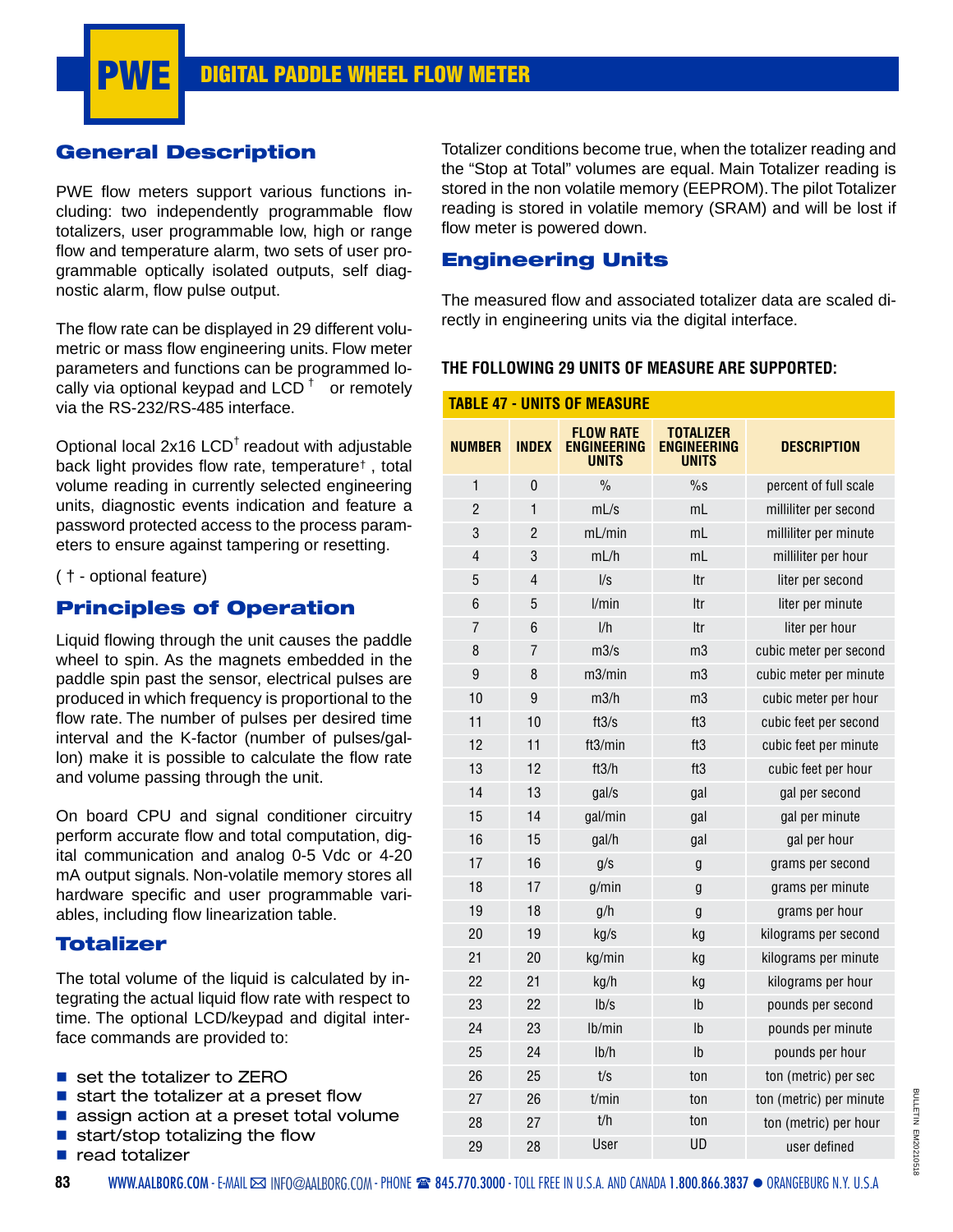

## Flow and Temperature† Alarms

High and Low flow ALARM limits can be preprogrammed via digital interface or optional LCD/Keypad. ALARM conditions become true when the current reading is equal or higher/lower than corresponding values of high and low alarm levels. Alarm action can be assigned with preset delay interval (0-3600seconds) to activate the optically isolated output (separate for High and Low alarm). Latch Mode control feature allows each optical output to be latched on or follow the corresponding alarm status.

( †- optional feature)

## **Optically** Isolated Outputs

Two sets of optically isolated outputs are provided to actuate user supplied equipment. These are programmable via digital interface or optional LCD/Keypad such that the outputs can be made to switch when a specified event occurs (e.g. when a low or high flow alarm limit is exceeded or when the totalizer reaches a specified value) or may be directly controlled by user.

#### **TABLE 48 - FLOW RATE FOR PWE**

| <b>Meter</b> | <b>Flow Rate H<sub>2</sub>0</b> |             | Inlet/Outlet<br><b>Ports Female</b><br><b>NPT</b> | <b>Max Pressure Drop</b> |            |
|--------------|---------------------------------|-------------|---------------------------------------------------|--------------------------|------------|
| <b>Sizes</b> | [L/min]                         | [gal/min]   |                                                   | Bar                      | <b>PSI</b> |
| <b>PWE4</b>  | $0.15 - 18.9$                   | $0.04 - 5$  | 3/8"                                              | 1                        | 15         |
| <b>PWE6</b>  | $0.3 - 37.6$                    | $0.08 - 10$ | 1/2"                                              | 1.4                      | 20         |
| <b>PWE8</b>  | $0.6 - 64.4$                    | $0.15 - 17$ | 3/4"                                              | 1.4                      | 20         |
| <b>PWE10</b> | $1.3 - 132.5$                   | $0.35 - 35$ | 1"                                                | 1.4                      | 20         |

#### **TABLE 49 - \*\*MATERIALS IN FLUID CONTACT**

|                     | <b>POLYPROPYLENE MODELS</b> | <b>PVDF MODELS</b>         |
|---------------------|-----------------------------|----------------------------|
| <b>BODY</b>         | Polypropylene               | <b>PVDF</b>                |
| <b>LID</b>          | Acrylic                     | <b>PVDF</b>                |
| <b>PADDLE WHEEL</b> | <b>PVDF</b>                 | <b>PVDF</b>                |
| <b>SHAFT</b>        | Nickel Tungsten Carbide     | Zirconia Ceramic           |
| <b>BEARINGS</b>     | Sapphire Jewels             | Sapphire Jewels            |
| <b>O-RINGS</b>      | EPDM                        | <b>PTFE</b>                |
| <b>PLATINUM RTD</b> | 316 stainless steel casing  | 316 stainless steel casing |

*\*\*The selection of materials of construction, is the responsibility of the customer. The company accepts no liability.*

| <b>TABLE 50 - DIGITAL PADDLE WHEEL FLOW METER ACCESSORIES</b> |                                              |  |  |
|---------------------------------------------------------------|----------------------------------------------|--|--|
| <b>MODEL NO.</b>                                              | <b>DESCRIPTION</b>                           |  |  |
| <b>CBL-PWE</b>                                                | Cable 12 Pins stripped end 6 foot shielded   |  |  |
| PS-PWE-110NA-2                                                | Power Supply PWE 110 Vac North American Plug |  |  |
| <b>PS-PWE-230EU-2</b>                                         | Power Supply PWE 230 Vac Continental Plug    |  |  |
| <b>PS-PWE-240AU-2</b>                                         | Power Supply PWE 240 Vac Australian Plug     |  |  |
| <b>PS-PWE-240UK-2</b>                                         | Power Supply PWE 240 Vac UK Plug             |  |  |

#### **TABLE 51 - DIGITAL PADDLE WHEEL METER FEATURES FOR POLYPROPYLENE MODELS**

| <b>NO KEYPAD &amp; LCD -</b><br>NO RTD | WITH RTD -<br><b>NO KEYPAD &amp; LCD</b> | <b>KEYPAD &amp; LCD -</b><br>NO RTD | <b>KEYPAD &amp; LCD -</b><br><b>RTD</b> |
|----------------------------------------|------------------------------------------|-------------------------------------|-----------------------------------------|
| $PWE04P(*)NN$                          | $PWE04P(*)NR$                            | $PWE04P(*)LN$                       | $PWE04P(*)LR$                           |
| $PWE06P(*)NN$                          | $PWE06P(*)NR$                            | $PWE06P(*)LN$                       | $PWE06P(*)LR$                           |
| $PWE08P(*)NN$                          | $PWE08P(*)NR$                            | $PWE08P(*)LN$                       | $PWE08P(*)LR$                           |
| $PWE10P(*)NN$                          | $PWE10P(*)NR$                            | $PWE10P(*)LN$                       | $PWE10P(*)LR$                           |

| <b>TABLE 52 - DIGITAL PADDLE WHEEL METER FEATURES FOR PVDF MODELS</b> |
|-----------------------------------------------------------------------|
|                                                                       |

| <b>NO KEYPAD &amp; LCD -</b><br>NO RTD | <b>WITH RTD -</b><br><b>NO KEYPAD &amp; LCD</b> | <b>KEYPAD &amp; LCD -</b><br>NO RTD | <b>KEYPAD &amp; LCD -</b><br><b>RTD</b> |
|----------------------------------------|-------------------------------------------------|-------------------------------------|-----------------------------------------|
| $PWE04T({^*})NN$                       | $PWE04T(*)NR$                                   | $PWE04T(*)LN$                       | $PWE04T({*})LR$                         |
| $PWE06T(*)NN$                          | $PWE06T(*)NR$                                   | $PWE06T(*)LN$                       | $PWE06T(*)LR$                           |
| $PWE08T(*)NN$                          | $PWE08T(*)NR$                                   | $PWE08T(*)LN$                       | $PWE08T(*)LR$                           |
| $PWE10T(*)NN$                          | $PWE10T(*)NR$                                   | $PWE10T(*)LN$                       | $PWE10T({*})LR$                         |

*(\*) FOR COMPLETE MODEL NUMBERS SEE PAGE 86.*

**84**  $WWW.AALBORG.COM - E-MAIL  $\approx$  INFO@AALBORG.COM - PHONE  $\approx$  845.770.3000 - TOLL FREE IN U.S.A. AND CANADA 1.800.866.3837  $\bullet$  ORANGEBURG N.Y. U.S.A$  $WWW.AALBORG.COM - E-MAIL  $\approx$  INFO@AALBORG.COM - PHONE  $\approx$  845.770.3000 - TOLL FREE IN U.S.A. AND CANADA 1.800.866.3837  $\bullet$  ORANGEBURG N.Y. U.S.A$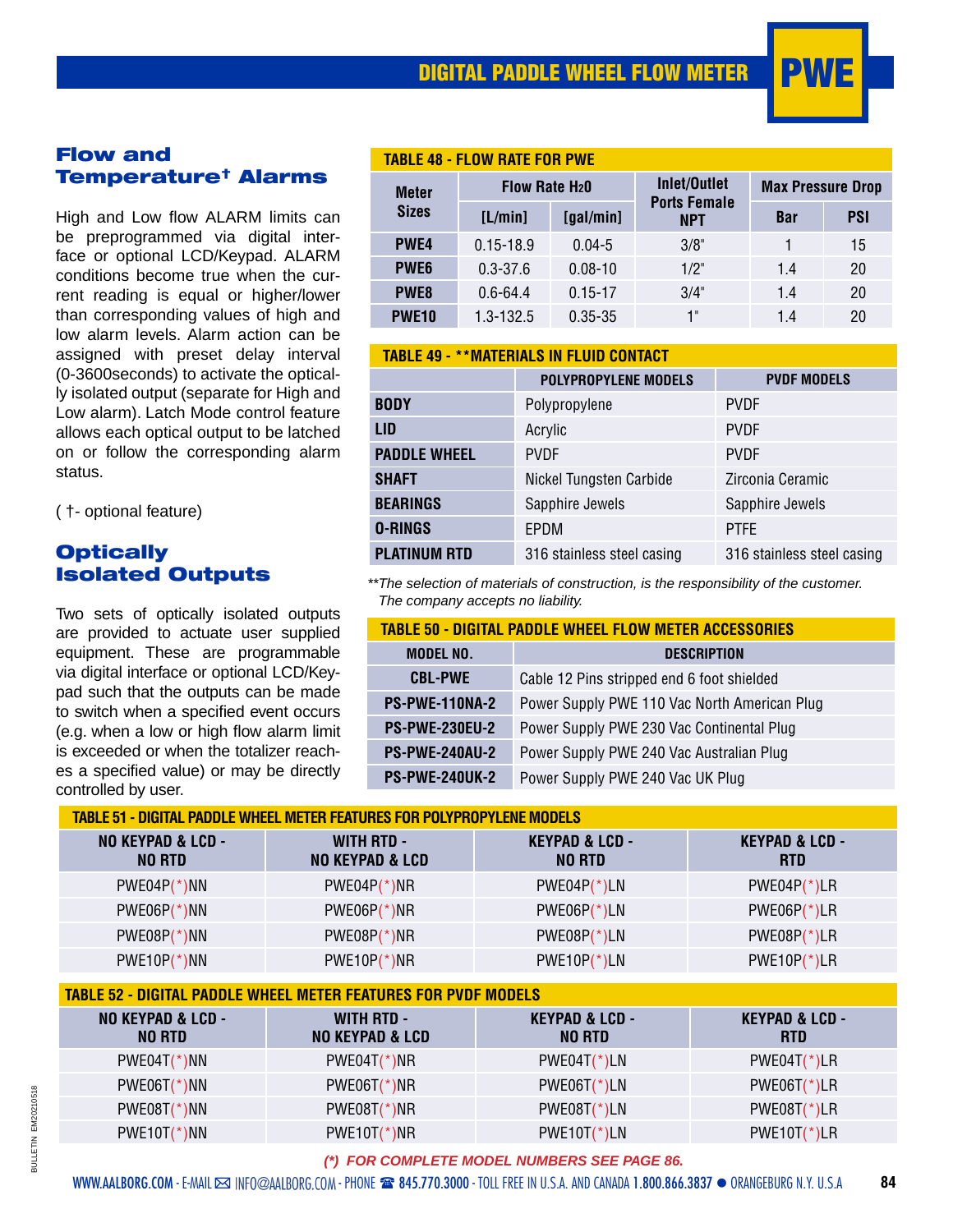#### **TABLE 53 - SPECIFICATIONS FOR PWE**

| <b>FLOW MEDIUM:</b>                                                                                                                                                                     | Please note that PWE Flow Meters are designed to work only with liquids.<br>Never try to measure flow rates of dry gas.                                                                                                              |  |
|-----------------------------------------------------------------------------------------------------------------------------------------------------------------------------------------|--------------------------------------------------------------------------------------------------------------------------------------------------------------------------------------------------------------------------------------|--|
| <b>CALIBRATIONS:</b>                                                                                                                                                                    | Performed at standard conditions [14.7 psia (101.4 kPa) and 70 °F (21.1 °C)] unless<br>otherwise requested or stated.                                                                                                                |  |
| VISCOSITY:                                                                                                                                                                              | Calibrated to 1 cSt (water) meters with display can be used for liquids up<br>to 50 cSt with field calibration (maximum flow range may be affected).                                                                                 |  |
| <b>ENVIRONMENTAL (PER IEC 664):</b>                                                                                                                                                     | Installation Level II; Pollution Degree II.                                                                                                                                                                                          |  |
| <b>FLOW ACCURACY</b><br>(INCLUDING LINEARITY):                                                                                                                                          | $±1\%$ of FS.                                                                                                                                                                                                                        |  |
| <b>REPEATABILITY:</b>                                                                                                                                                                   | $\pm 0.25\%$ of full scale.                                                                                                                                                                                                          |  |
| <b>LIQUID TEMPERATURE</b><br><b>MEASUREMENT RANGE+:</b>                                                                                                                                 | 34 °F to 140 °F (1 °C to 60 °C).                                                                                                                                                                                                     |  |
| <b>TEMPERATURE ACCURACY</b><br>(INCLUDING LINEARITY) <sup>†</sup> :                                                                                                                     | $±0.5 °C$ .                                                                                                                                                                                                                          |  |
| <b>FLOW RESPONSE TIME:</b>                                                                                                                                                              | Approximately 1 seconds (above 10% of full scale flow), approximately 2 seconds<br>(below 10% of full scale flow).                                                                                                                   |  |
| <b>MAXIMUM PRESSURE:</b>                                                                                                                                                                | 10 barg (150 psig).                                                                                                                                                                                                                  |  |
| <b>MAXIMUM PRESSURE DROP:</b>                                                                                                                                                           | 1.4 bar (20 psi) at 132.5 L/min flow. See table for pressure drops associated with<br>various models and flow rates.                                                                                                                 |  |
| <b>AMBIENT TEMPERATURE RANGE:</b>                                                                                                                                                       | 14 °F to 140 °F (-10 °C to 60 °C).                                                                                                                                                                                                   |  |
| Linear 0-5 Vdc (3000 ohms min load impedance);<br>Linear 4-20 mA (500 ohms maximum loop resistance).<br><b>OUTPUT SIGNALS:</b><br>Maximum noise 20mV peak to peak (for 0-5 Vdc output). |                                                                                                                                                                                                                                      |  |
| <b>FLOW PULSE OUTPUT:</b>                                                                                                                                                               | 3.3 Vdc amplitude (3000 ohms min load impedance).                                                                                                                                                                                    |  |
| <b>OPTICALLY ISOLATED OUTPUTS:</b>                                                                                                                                                      | UCE $\leq$ 40Vdc, ICE $\leq$ 150 mA.                                                                                                                                                                                                 |  |
| <b>FLOW METER INPUT POWER:</b>                                                                                                                                                          | 11 to 26 Vdc, 100 mV maximum peak to peak output noise.                                                                                                                                                                              |  |
|                                                                                                                                                                                         | Power consumption:<br>+12Vdc (150 mA maximum);<br>+24Vdc (100 mA maximum);                                                                                                                                                           |  |
|                                                                                                                                                                                         | Circuit board have built-in polarity reversal protection, 300mA resettable fuse provide<br>power input protection.                                                                                                                   |  |
| <b>COMMUNICATIONS PARAMETERS</b><br>(RS-232/RS-485):                                                                                                                                    | Baud rate:  9600 baud.<br>Data bits:  8.<br>Parity:  None.<br>Flow Control:  None.                                                                                                                                                   |  |
| <b>ELECTRICAL CONNECTIONS:</b>                                                                                                                                                          | Built-in female 12 pin M16, IP67 connector.<br>To be mated with 12 pin M16 male EMI shielded IP67 connector.<br>(Binder-USA P/N: 99-5629-15-12) not included.<br>Optional cable available. Cable including male connector available. |  |
| <b>DISPLAY:</b>                                                                                                                                                                         | Optional local 2x16 characters LCD with adjustable backlight (2 lines of text).                                                                                                                                                      |  |
| <b>KEYPAD:</b>                                                                                                                                                                          | Optional 4 push button keypad.                                                                                                                                                                                                       |  |
| <b>CE COMPLIANT:</b>                                                                                                                                                                    | EMC Compliance with 89/336/EEC as amended. Emission Standard: EN 55011:1991,<br>Group 1, Class A Immunity Standard: EN 55082-1:1992.                                                                                                 |  |

*(† - optional feature)*